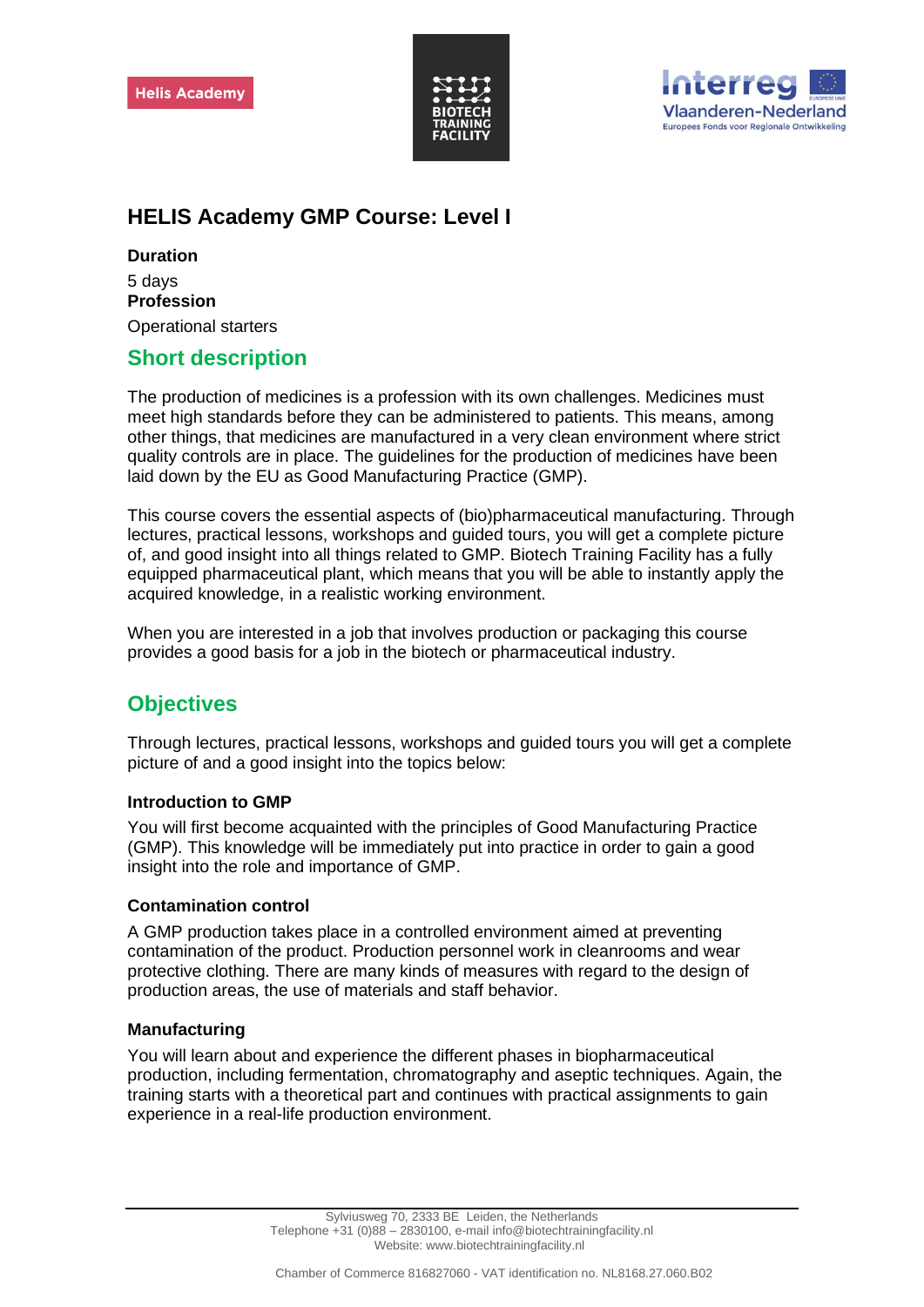



# **Target Group**

This GMP-course is suitable for anyone who wants to know more about the pharmaceutical production industry and wants to work in a production environment.

The course is divided into 2 different levels of knowledge and experience in order to ensure that the content is optimally suited to the target group.

The Level I GMP course is aimed at starters in the Health & Life Science industry. You have no background in Life Sciences? So far, you have only worked in other sectors? Is the world of medicine completely new to you? Then this course is the most suited for you. In this course you will be introduced to the industry and production of medicines. The course is a first step in preparing you for a job in production, packaging or quality control of medicines.

# **Program**

## **Day 1 - Introduction in GMP**

- Introduction in GMP and data integrity
- Production process at a glance (pharma and biotech)
- Building a structure based on a work instruction
- Finding errors in a document

## **Day 2 - Cleanroom behavior and cleaning**

- Pharmaceutical microbiology
- **Infrastructure**
- Tour of the cleanrooms and utilities
- **Personnel**
- VR gowning
- Contamination control
- Cleaning

### **Day 3 - Fermentation and purification**

- Upstream and downstream processing an overview
- Fermentation process
- Purification process

## **Day 4 - Final product manufacturing**

- TSB media filling by doing a hand fill and by working with a filling line
- Visual inspection

## **Day 5 - Raw materials, labeling and packaging**

- Working according to a batch record and SOPs
- cleanESCAPEroom
- Company visit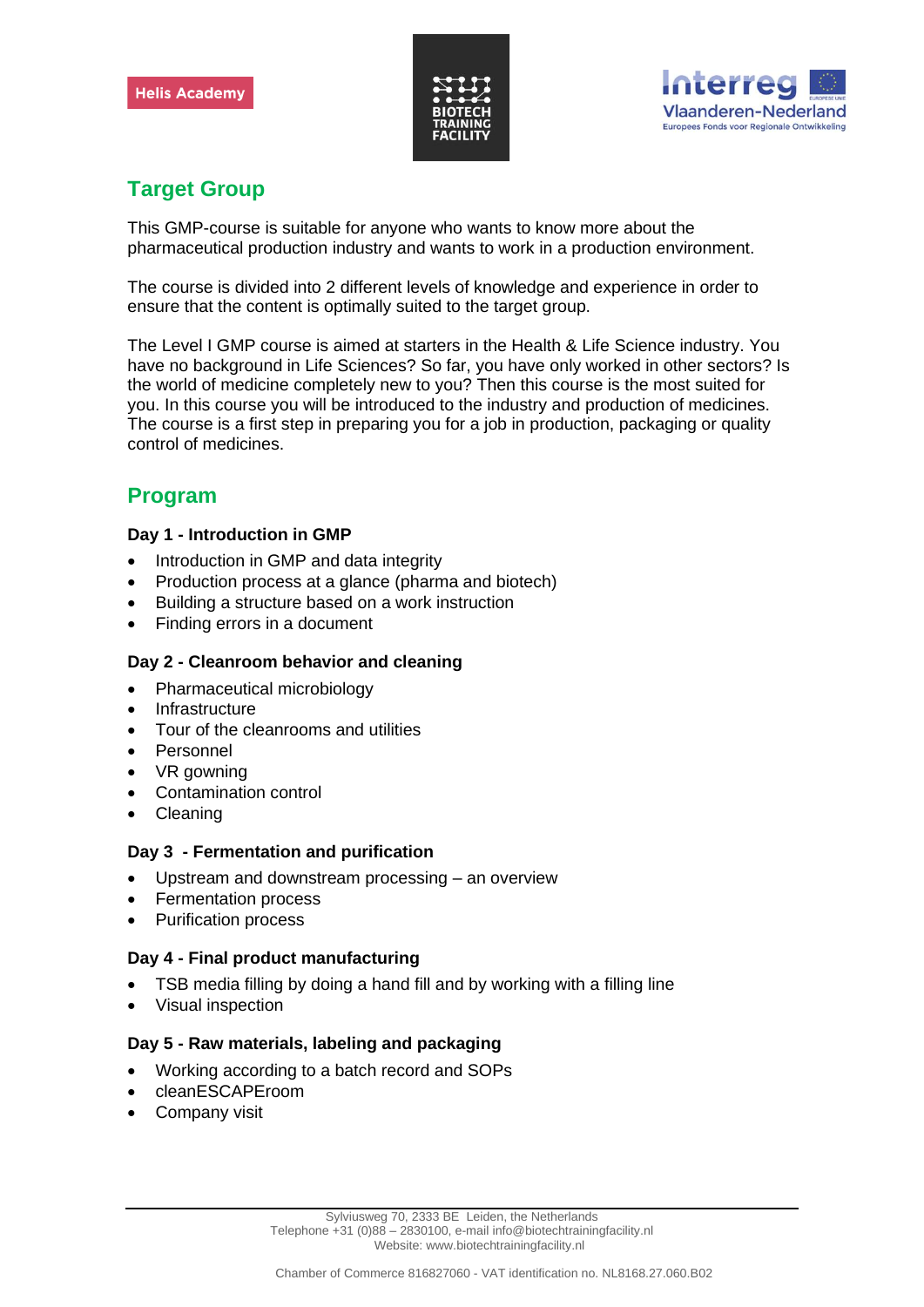



*Early 2021, the program was adjusted to limit the number of contact moments. The theoretical part was offered as E-learning, followed by a live online Q&A session with our GMP trainer. Additionally a live Fermentation Webinar was offered and and a full day of practice at the facility.*

## **Adjusted program May 2021**

| <b>E-learning</b> |                                                         |                                                          |
|-------------------|---------------------------------------------------------|----------------------------------------------------------|
| Duration (Hr)     | <b>Title</b>                                            | <b>Content</b>                                           |
| 1,50              | Introduction GMP and data integrity                     | GMP law and guidelines                                   |
|                   |                                                         | History of GMP                                           |
|                   |                                                         | Data recording rules                                     |
|                   |                                                         | <b>ALCOA</b>                                             |
| 1,00              | Production process at a glance Pharma/Biotech           | <b>Bulk Drug Substance manufacturing</b>                 |
|                   | Theory parallel demo of small scale manufacturing steps | Drug Product Manufacturing                               |
|                   |                                                         | <b>Batch records</b>                                     |
|                   |                                                         | Testing / Quality control                                |
|                   |                                                         | Labeling and packaging                                   |
| 1,00              | Find the errors in a document                           | Find the mistakes in a document                          |
|                   | Workshop                                                |                                                          |
| 0,50              | Infrastructure                                          | Aim of cleanrooms                                        |
|                   | Theory and videofragments                               | Different classifications                                |
|                   |                                                         | What is LAF?                                             |
|                   |                                                         | Airlocks                                                 |
|                   |                                                         | Utilities, water and steam                               |
| 0.50              | Personnel                                               | Microorganisms and humans                                |
|                   | Theory and videofragments                               | Gownina                                                  |
|                   |                                                         | Hygiene: what are the people in the video doing wrong?   |
|                   |                                                         | Behaviour: what are the people in the video doing wrong? |
|                   |                                                         | Rules for working in the cleanroom                       |
| 0,25              | Contamination control: cleaning                         | Cleaning and disinfection how to do it                   |
|                   | video                                                   | Cleaning equipment                                       |
|                   |                                                         | Cleaning the LAF hood                                    |
| 1,00              | Upstream and Downstream Processing in a nutshell        | Overview                                                 |
|                   | Theory                                                  | Upstream processing: from cell bank to large culture     |
|                   |                                                         | Primary recovery: Centrifugation and filtration          |
|                   |                                                         | Chromatography                                           |
|                   |                                                         | UF/DF (TFF)                                              |
|                   |                                                         | Virus reduction                                          |

#### **Webinar (live demo)**

|                           | 10:00 - 11:30   Fermentation process (1) | Aseptic handling                                           |
|---------------------------|------------------------------------------|------------------------------------------------------------|
|                           | $Theory + demo$                          | Inocculation                                               |
|                           |                                          | IPC's                                                      |
| 11:30 - 13:30 Q&A Session |                                          | Live session with opportunity to seek clarification and to |
|                           |                                          | discuss the topics as studied in the e-learning program    |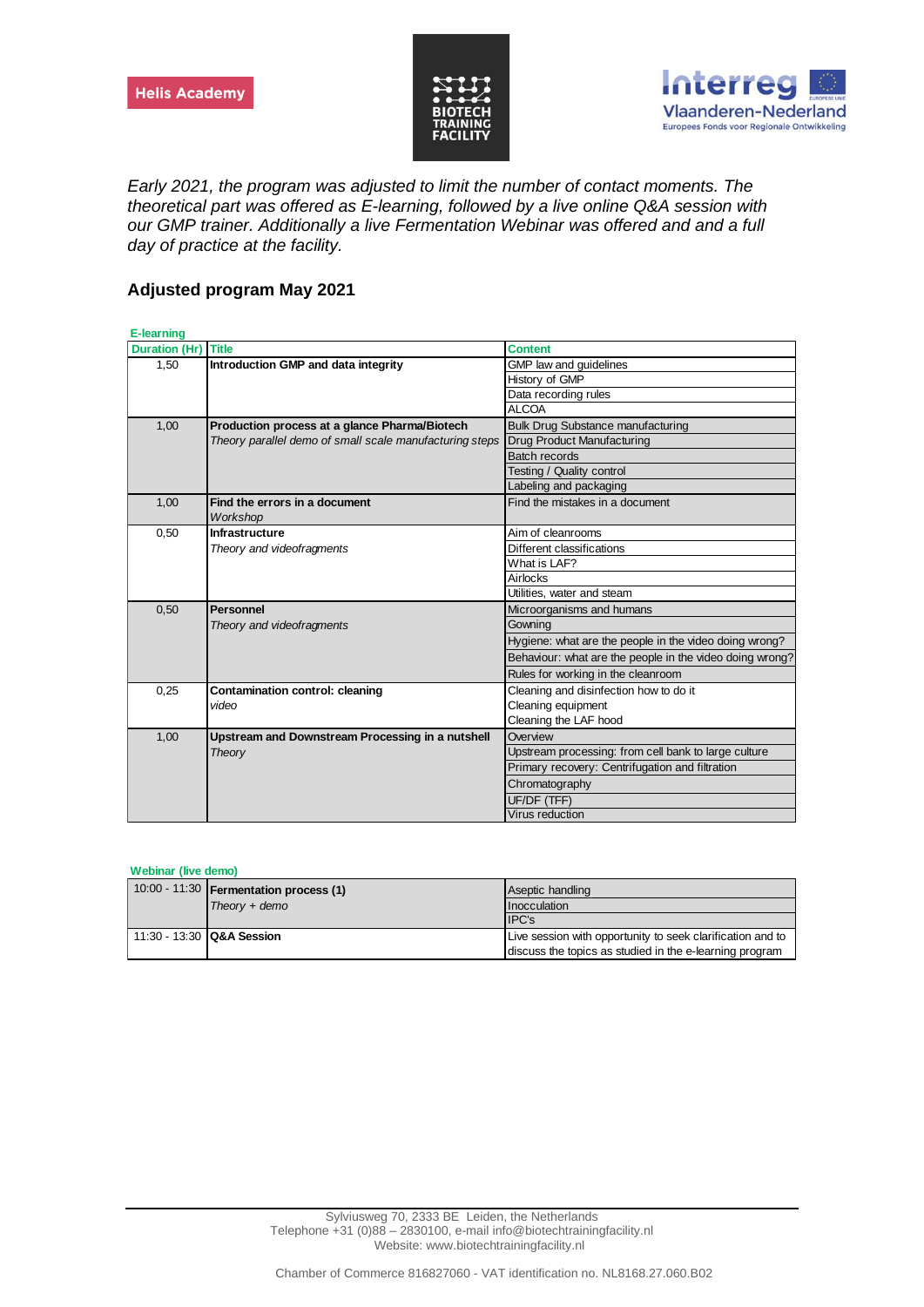



| <b>Practical day at Biotech Training Facility</b> |                                               |                                                            |  |
|---------------------------------------------------|-----------------------------------------------|------------------------------------------------------------|--|
| <b>Time</b>                                       | <b>Titel</b>                                  | <b>Content</b>                                             |  |
| 08:45 - 08:55                                     | Welcome with coffee and tea                   |                                                            |  |
| $08:55 - 09:00$                                   | Introduction and Corona safety regulations    | Welcome to BTF                                             |  |
|                                                   |                                               | Health and Safety BTF                                      |  |
|                                                   |                                               | Expectations                                               |  |
| $09:00 - 10:00$                                   | Tour                                          | Tour cleanrooms                                            |  |
|                                                   | Practice                                      |                                                            |  |
| $10:00 - 10:15$                                   | Coffee/Tea break                              |                                                            |  |
| 10:15-11:30                                       | <b>Aseptic Handling</b>                       | Practice aseptic techniques in a LAF hood                  |  |
|                                                   | Practice                                      |                                                            |  |
| 11:30-12:30                                       | Working according to a batch record and SOP's | Parcours salt solution: following a batch record (making   |  |
|                                                   | plus discuss conclusions afterwards           | a salt solution) and filling in a batch record. Do's and   |  |
|                                                   |                                               | don'ts.                                                    |  |
|                                                   | Practice                                      |                                                            |  |
|                                                   |                                               |                                                            |  |
| 12:30-13:00                                       | Lunch                                         |                                                            |  |
| 13:00-15:00                                       | Water fill filling line                       | Gowning                                                    |  |
|                                                   | Practice                                      | Line clearance, Start EM: Active air sampling, setle       |  |
|                                                   |                                               | <b>Water Filling</b>                                       |  |
|                                                   |                                               | Routine interventions: such as topping up stoppers,        |  |
|                                                   |                                               | Non-routine interventions: pick vials at the caroussel and |  |
|                                                   |                                               | End of fill and end EM                                     |  |
|                                                   |                                               | Document all activities in a batch record                  |  |
| 15:00-15:15                                       | Coffee/Tea break                              |                                                            |  |
| 15:15-16:45                                       | <b>DSP</b>                                    | Welding and aseptic connections                            |  |
|                                                   | Practice                                      | Clarification                                              |  |
|                                                   |                                               | TFF (UFDF)                                                 |  |
| 16:45-17:00                                       | <b>Close out</b>                              |                                                            |  |

# **Trainers**

## **Internal trainers Biotech Training Facility**

Semih Ekimler Nancy de Jong

### **External trainers**

Jolanda Muurman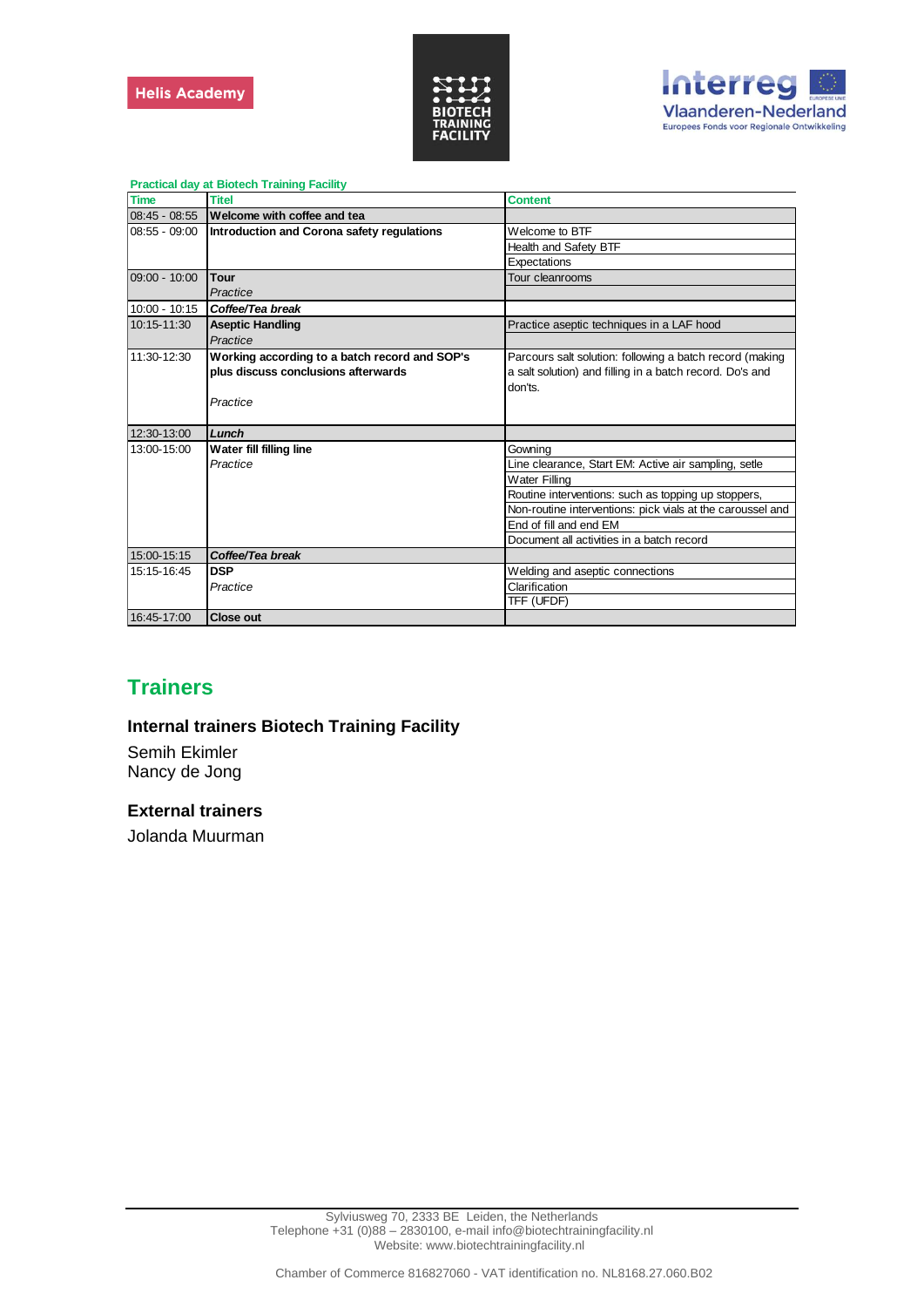



# **HELIS Academy GMP Course: Level II**

**Duration**

10 days **Profession** Academic starters (BSc, MSc, PHD)

## **Short description**

The production of medicines is a profession with its own challenges. Medicines must meet high standards before they can be administered to patients. This means, among other things, that medicines are manufactured in a very clean environment where strict quality controls are in place. The guidelines for the production of medicines have been laid down by the EU as Good Manufacturing Practice (GMP).

This course covers the essential aspects of (bio)pharmaceutical manufacturing. Through lectures, practical lessons, workshops and guided tours, you will get a complete picture of, and good insight into all things related to GMP. Biotech Training Facility has a fully equipped pharmaceutical plant, which means that you will be able to instantly apply the acquired knowledge, in a realistic working environment.

Whether you are interested in a job that involves the development of analytical methods, production, quality control, quality assurance or process development, this course provides a good basis for a job in the biotech or pharmaceutical industry.

# **Objectives**

Through lectures, practical lessons, workshops and guided tours you will get a complete picture of and a good insight into the topics below.

## **Introduction to GMP**

You will first become acquainted with the principles of Good Manufacturing Practice (GMP). This knowledge will be immediately put into practice in order to gain a good insight into the role and importance of GMP. (Please note, this module on the first day of the course will be given via eLearning, so not in our facility in Leiden). Development process in biotech and the pharmaceutical industry: The different stages of the medicine development process are covered, for instance, the pre-clinical phase, which focuses on dangerous side effects (toxicity), and the various clinical phases in which the drug is tested on humans. The commercial production phase will also be discussed.

## **Quality Assurance**

Quality must be monitored at every stage of the production process. Processes and equipment must be validated to ensure that everything is working as expected. All procedures and actions are documented. In the case of a deviation, the effects on the quality of the finished product must be examined. At the end of a production, all information is assessed. These tasks are the responsibility of the quality assurance department.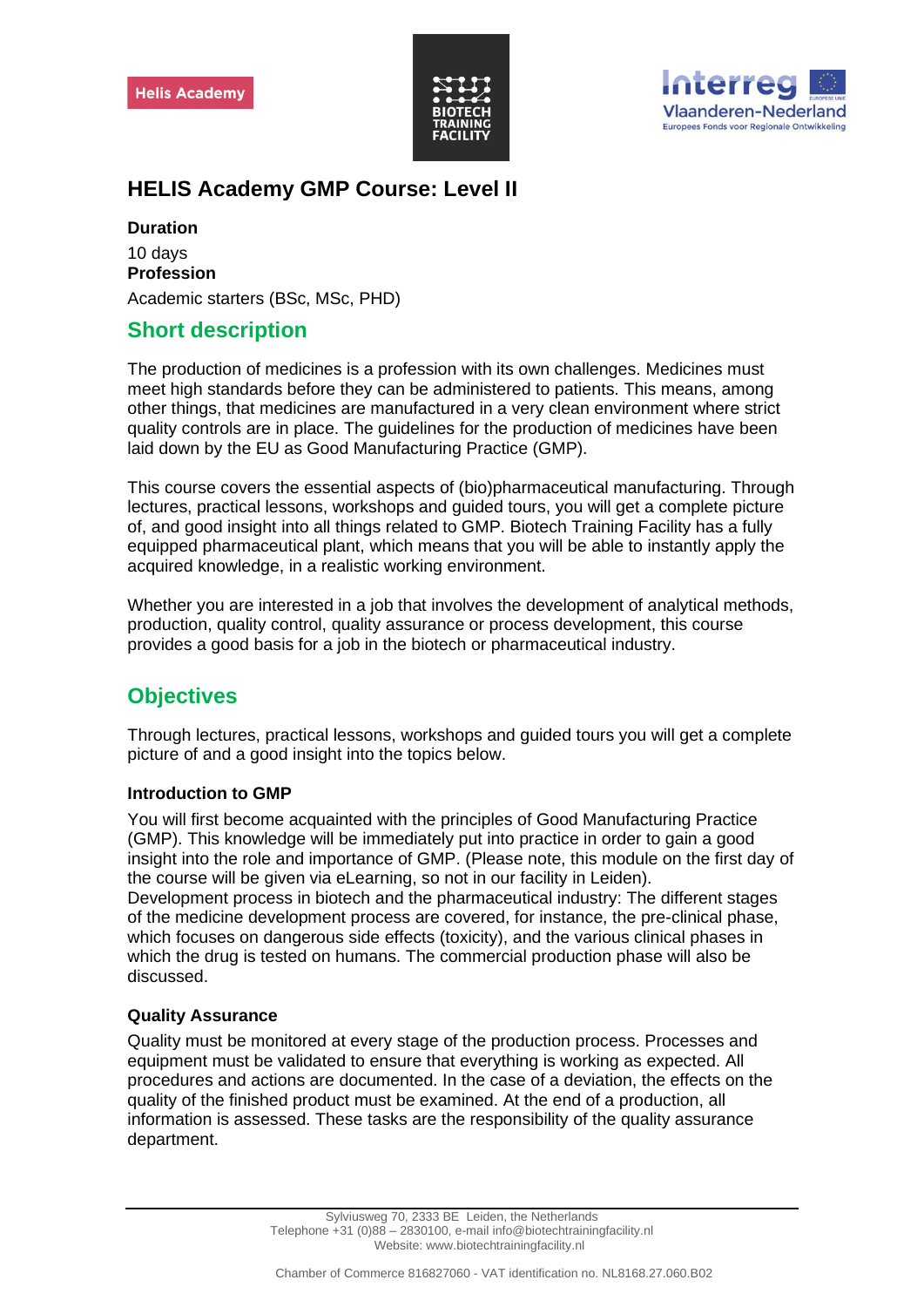



### **Contamination control**

A GMP production takes place in a controlled environment aimed at preventing contamination of the product. Production personnel work in cleanrooms and wear protective clothing. There are many kinds of measures with regard to the design of production areas, the use of materials and staff behavior.

### **Manufacturing**

You will learn about and experience the different phases in biopharmaceutical production, including fermentation, chromatography and aseptic techniques. Again, the training starts with a theoretical part and continues with practical assignments to gain experience in a real-life production environment.

## **Quality control**

During and after the production of a medicine, quality controls are performed by taking samples and analyzing them using different analytical methods. It is examined whether the product meets all standards and whether there are no contaminants. The products and raw materials, among other things, are analyzed in this way. Samples are also taken from places in the production areas and from the hands of employees in order to detect the presence of microorganisms that could threaten the quality of the product.

## **Target group**

This GMP-course is suitable for anyone who wants to know more about the pharmaceutical production industry and wants to work in a development department, production environment or in quality control.

The course is divided into 2 different levels of knowledge and experience in order to ensure that the content is optimally suited to the target group.

The Level II GMP course is aimed at graduates (BSc, MSc, PhD and postdoc), who have studied a subject or discipline in Life Sciences, but have no experience in the GMP production industry. With this course you will gain insight and experience in the pharmaceutical manufacturing industry. You could then qualify for jobs in production, quality control (QC), analytical method development, formulation development or quality assurance (QA).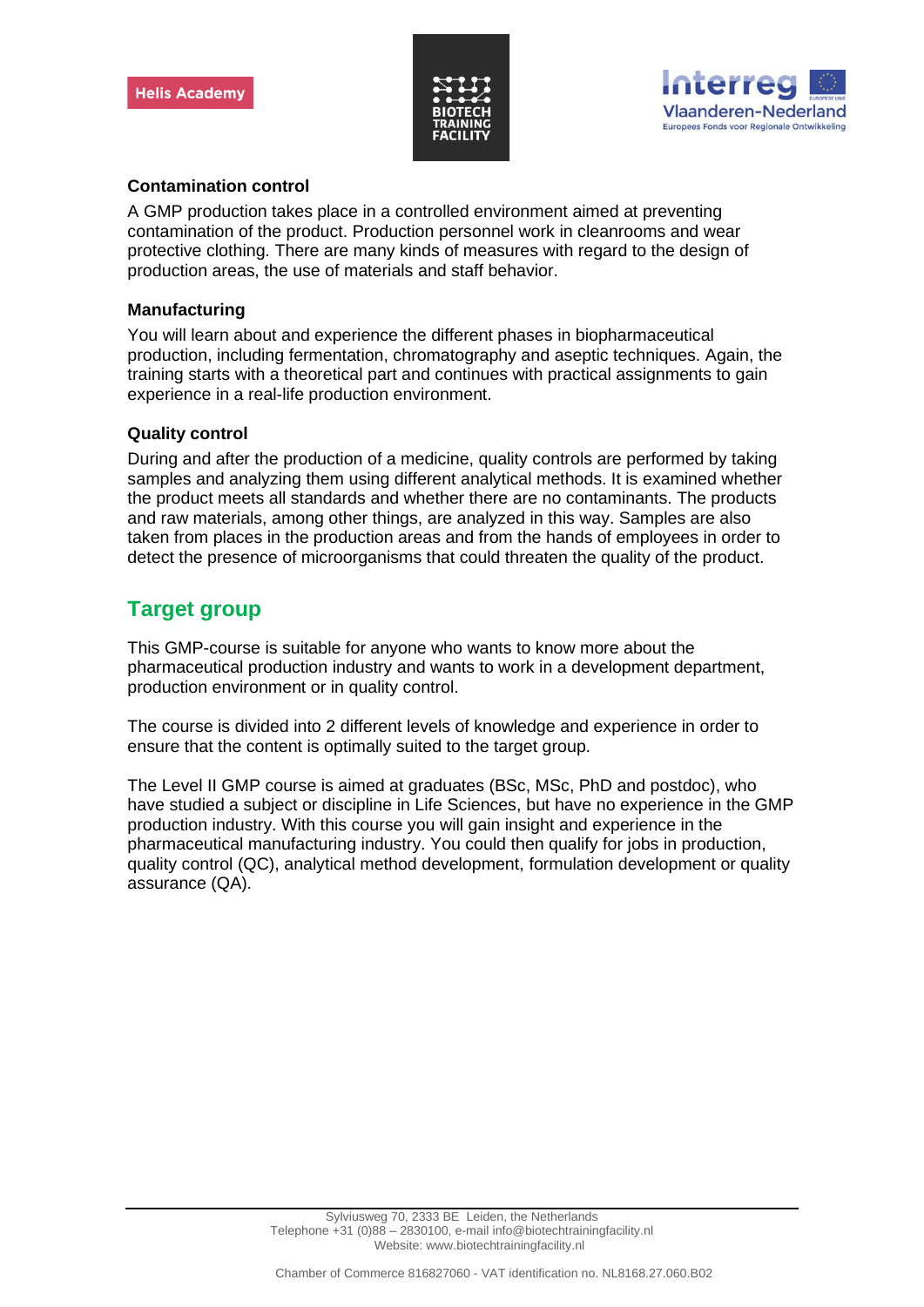



## **Program**

*In the June 2021 version of the training, Module 1 was offered as E-learning. All other modules were offered at the facility.*

| <b>Module 1 - Introduction and GMP</b> |                          |                                                                                         |
|----------------------------------------|--------------------------|-----------------------------------------------------------------------------------------|
| Time (Hr)                              | <b>Title</b>             | <b>Content</b>                                                                          |
| 09:45-10:30                            | 1.1 Introduction GMP     | GMP law and guidelines                                                                  |
|                                        | Theory                   | History of GMP                                                                          |
|                                        |                          | GMP framework for the biopharmaceutical industry                                        |
|                                        |                          | <b>Quality systems</b>                                                                  |
| 10:30-10:45                            | <b>Break</b>             |                                                                                         |
| 10:45-11:30                            | 1.2 Intro data integrity | GxP introduction                                                                        |
|                                        | Theory                   | <b>ALCOA</b>                                                                            |
|                                        |                          | <b>GDP</b>                                                                              |
|                                        |                          | Data recording rules                                                                    |
| 11:30-12:45                            | 1.3 Introduction GMP     | Some exercises                                                                          |
|                                        | Workshop                 |                                                                                         |
|                                        |                          |                                                                                         |
| 12:45-13:30                            | Lunch                    |                                                                                         |
| 13:30-14:30                            |                          | 1.4 Product development in Pharma/Biote Product life cycle from research to development |
|                                        | Theory                   | Quality throughout the product life cycle                                               |
|                                        |                          | New developments such as personalized medicines                                         |
| 14:30-14:45                            | <b>Break</b>             |                                                                                         |
| 14:45-15:30                            | <b>Writing a QTPP</b>    | Product against Alzheimer (see 1.3)                                                     |
|                                        | Workshop                 |                                                                                         |

### **Module 2 - Quality Management Systems & Documentation**

| Time (Hr)       | <b>Title</b>                     | <b>Content</b>                                           |
|-----------------|----------------------------------|----------------------------------------------------------|
| $9:30 - 10:30$  | 2.1 Quality systems              | ICH10 QMS                                                |
|                 | Theory                           | <b>Responsibilities</b>                                  |
|                 |                                  | <b>Quality Manual</b>                                    |
|                 |                                  | <b>Site Master File</b>                                  |
|                 |                                  | Overview main quality systems                            |
| $10:30 - 10:45$ | <b>Break</b>                     |                                                          |
| $10:45 - 11:45$ | 2.2 Quality Risk Management      | ICH <sub>9</sub>                                         |
|                 |                                  | How to make use of ICH Q9 in the different phases of the |
|                 | Theory                           | product life cycle?                                      |
|                 |                                  | How to report risk assessments?                          |
|                 |                                  | <b>FMFA</b>                                              |
|                 |                                  | Examples                                                 |
| 11:45-12:45     | <b>Quality Risk Management</b>   | <b>FMEA</b>                                              |
|                 | Workshop                         | dissolve product, aseptic fill and labeling              |
| $12:45 - 13:30$ | Lunch                            |                                                          |
| 13:30-14:30     | 2.3 Good Documentation Practices | <b>SOPs</b>                                              |
|                 | Theory                           | <b>MBR</b>                                               |
|                 |                                  | Certificate of compliance                                |
|                 |                                  | Certificate of analysis                                  |
| 14:30-14:45     | <b>Break</b>                     |                                                          |
| 14:45-16:00     | <b>Writing documents</b>         | Writing an MBR                                           |
|                 | Workshop                         | Writing and following an SOP - work instruction welder   |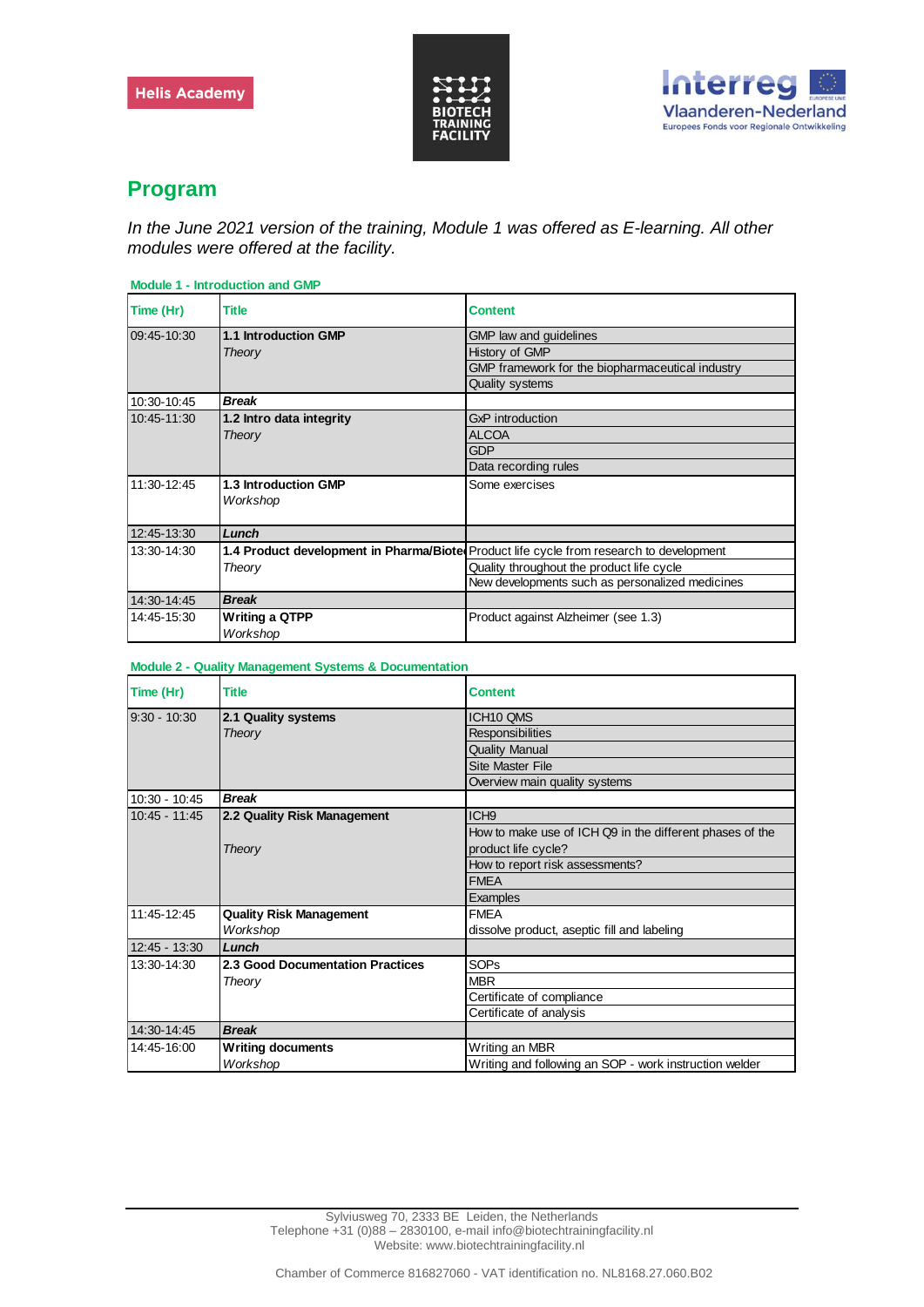



| Time (Hr)       | <b>Title</b>                            | <b>Content</b>                                              |
|-----------------|-----------------------------------------|-------------------------------------------------------------|
| $9:30 - 10:15$  | 3.1 Pharmaceutical microbiology         | incubate some micro-biological samples                      |
|                 | Theory                                  | <b>Bacteria</b>                                             |
|                 |                                         | Endotoxins                                                  |
|                 |                                         | Yeast                                                       |
|                 |                                         | Fungi                                                       |
|                 |                                         | Viruses                                                     |
|                 |                                         | Growth of mico-organisms                                    |
|                 |                                         | Cleaning and disinfection                                   |
|                 |                                         | Micro-organisms and pharmaceuticals                         |
|                 |                                         | Introduction in endotoxins                                  |
| $10:15 - 11:15$ | 3.2 Cleanrooms and utilities            | Aim of cleanrooms                                           |
|                 | Theory                                  | Different classifications                                   |
|                 |                                         | What is LAF?                                                |
|                 |                                         | Airlocks                                                    |
|                 |                                         | <b>Environmental Monitoring</b>                             |
|                 |                                         | Utilities: water/steam                                      |
| $11:15 - 11:30$ | <b>Break</b>                            |                                                             |
| 11:30-12:00     | 3.3 Personnel                           | Hygiene                                                     |
|                 | Theory & practice                       | Behaviour                                                   |
|                 |                                         | Rules for working in the cleanroom                          |
|                 |                                         | Gowning: do it yourself (3 persons in classroom)            |
| 12:00-12:30     | Lunch                                   |                                                             |
| 12:30-13:30     | <b>Contamination control: Personnel</b> | VR Video in classroom with questions                        |
|                 | Practice                                | Interactive gowning course                                  |
| 13:30-14:00     | 3.4 Cleaning and disinfection           | Cleaning and disinfection area's and equipment              |
|                 | Theory                                  | Cleaning and disinfection LAF hood                          |
|                 |                                         | Clean in Place (CIP)                                        |
|                 |                                         | Product Change Over and Line clearance                      |
| 14:00-14:15     | <b>Break</b>                            |                                                             |
| 14:15-16:00     | <b>Contamination control</b>            | Gowning in Pyjamas and class C/D gowns (Tyvek)              |
|                 | Practice                                | <b>Visit facility</b>                                       |
|                 | Group will be divided in 2              | Building a set-up of a 1L bottle with tubing and air filter |

### **Module 3 - Contamination control: Infrastructure - Personnel - Cleaning**

| <b>Module 4 - Fermentation and aseptic techniques</b> |  |
|-------------------------------------------------------|--|
|-------------------------------------------------------|--|

| Time (Hr)      | <b>Title</b>              | <b>Content</b>                                    |
|----------------|---------------------------|---------------------------------------------------|
| $9:30 - 10:30$ | 4.1 Aseptic handling*     | Working in a class A LAF hood with a B background |
|                | Theory                    | Welding and aseptic connections                   |
|                |                           | Cleanroom vs isolator                             |
|                |                           | Do's and don'ts aseptic handling                  |
|                |                           | Aseptic handling                                  |
| 10:30-10:45    | <b>Break</b>              |                                                   |
| 10:45-12:15    | Aseptic techniques*       | Practice aseptic techniques in a LAF hood         |
|                | Practice                  |                                                   |
|                |                           |                                                   |
| 12:15-13:00    | Lunch                     |                                                   |
| 13:00-14:15    | 4.2 Fermentation process* | Regulatory background                             |
|                | Theory                    | Cell lines                                        |
|                |                           | Cell and seed lot management                      |
|                |                           | Culturing                                         |
|                |                           | Production from cell bank to large culture        |
|                |                           | Primary recovery: Centrifugation and filtration   |
| 14:15-14:30    | <b>Break</b>              |                                                   |
| 14:30-16:00    | Fermentation process*     | <b>Bioreactor</b>                                 |
|                | Practice - demo           | IPC's                                             |

\* Group will be split in 2, i.e. 'Aseptic Techniques - practice' and Fermentation process - theory' is given in parallel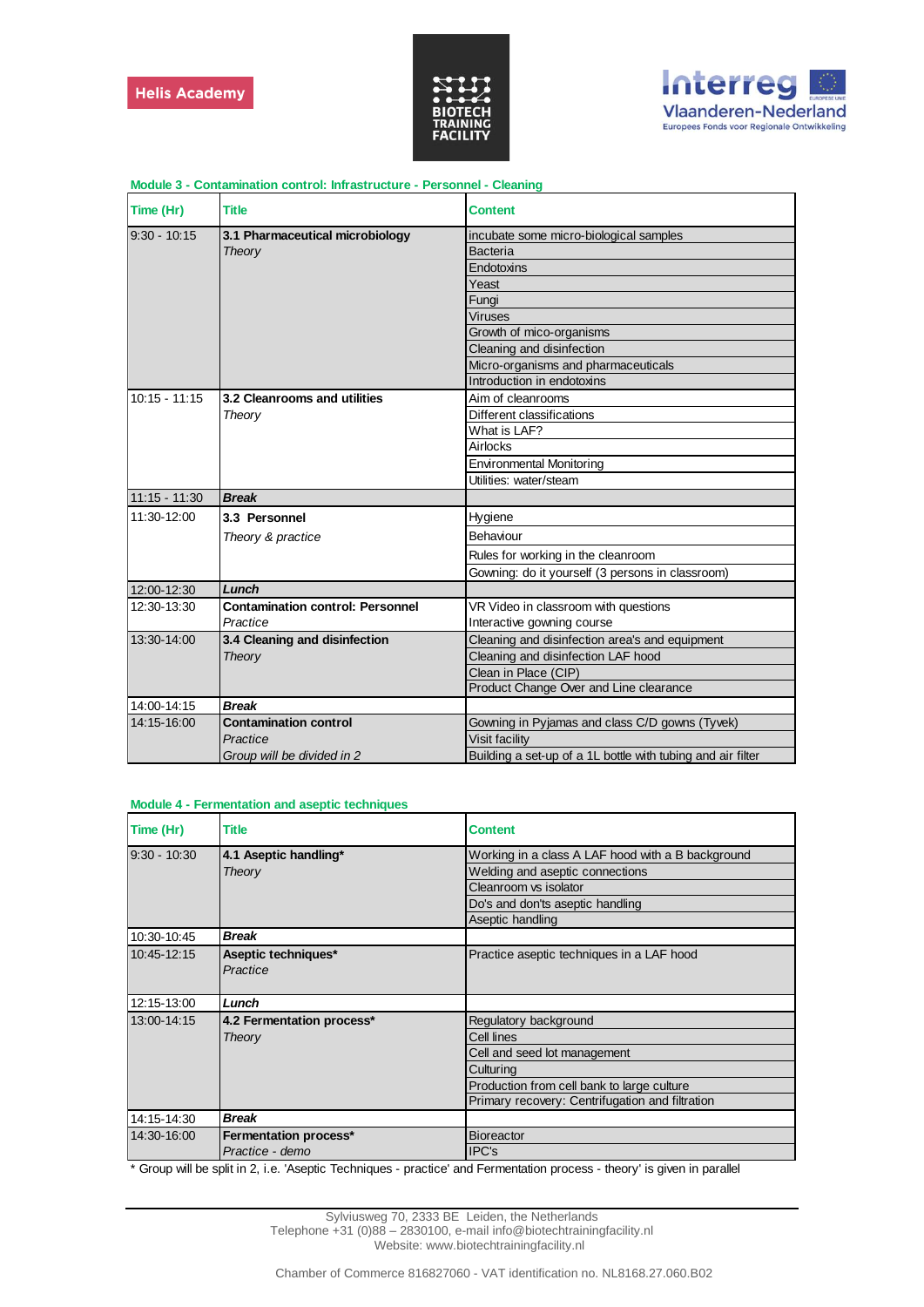



| Time (Hr)      | Title              | <b>Content</b>                                  |
|----------------|--------------------|-------------------------------------------------|
| $9:30 - 10:15$ | 5.1 Deviations     | Introduction                                    |
|                | Theory             | Root cause analysis                             |
|                |                    | Impact assessment                               |
|                |                    | Deviations procedure                            |
|                |                    | <b>CAPA</b>                                     |
| 10:15-10:30    | Break              |                                                 |
| 10:30-11:30    | <b>Deviations</b>  | Case study, ie:                                 |
|                | Workshop           | - EM excursion in grade A                       |
|                |                    | - leakage in fermentation bag                   |
| 11:30-12:15    | 5.2 Change Control | What is change control?                         |
|                | Theory             | When do we follow the change control procedure? |
|                |                    | Why is change control relevant?                 |
|                |                    | Design a change control system?                 |
|                |                    | What are key aspects of change control?         |
| 12:15-13:00    | Lunch              |                                                 |
| 13:00 - 14:30  | 5.3 Cell therapy   | Cell therapy: an introduction                   |
|                |                    |                                                 |

#### **Module 5 - Quality Management System: deviations and Change control**

#### **Module 6 - Raw materials and labeling and packaging**

| Time (Hr)       | Title                          | <b>Content</b>                                      |
|-----------------|--------------------------------|-----------------------------------------------------|
|                 | 6.1 Material flow              | The pharmaceutical chain                            |
| $9:30 - 11:00$  | Theory: groep 1                | Incoming goods and raw materials                    |
| $11:15 - 12:45$ | Theory: groep 2                | Incoming goods and GMP                              |
|                 |                                | Risks in raw material management                    |
|                 |                                | <b>Incoming Goods Status</b>                        |
|                 |                                | <b>Incoming Goods Flow</b>                          |
|                 |                                | Sampling and testing                                |
|                 |                                | Qualification of suppliers                          |
|                 |                                | Use of Goods in Production                          |
| $11:00 - 11:15$ | <b>Break</b>                   |                                                     |
|                 | <b>Materials</b>               | parcours salt solution                              |
| $11:15 - 12:45$ | Practice: groep 1              |                                                     |
| $9:30 - 11:00$  | Practice: groep 2              |                                                     |
| 12:45 - 13:30   | Lunch                          |                                                     |
| $13:30 - 14:30$ | 6.2 Packaging and distribution | Labeling & Packaging                                |
|                 | Theory                         | <b>Packaging Process</b>                            |
|                 |                                | Specialty - Packaging of IMP                        |
|                 |                                | GDP                                                 |
|                 |                                | Transport and risks                                 |
|                 |                                | <b>Transport validation</b>                         |
| 14:30-14:45     | <b>Break</b>                   |                                                     |
|                 |                                | Case 1: Change a packaging article for a commercial |
| 14:45-16:00     | 6.3 Packaging materials        | product                                             |
|                 | workshop                       | Case 2: Design a clinical trial label               |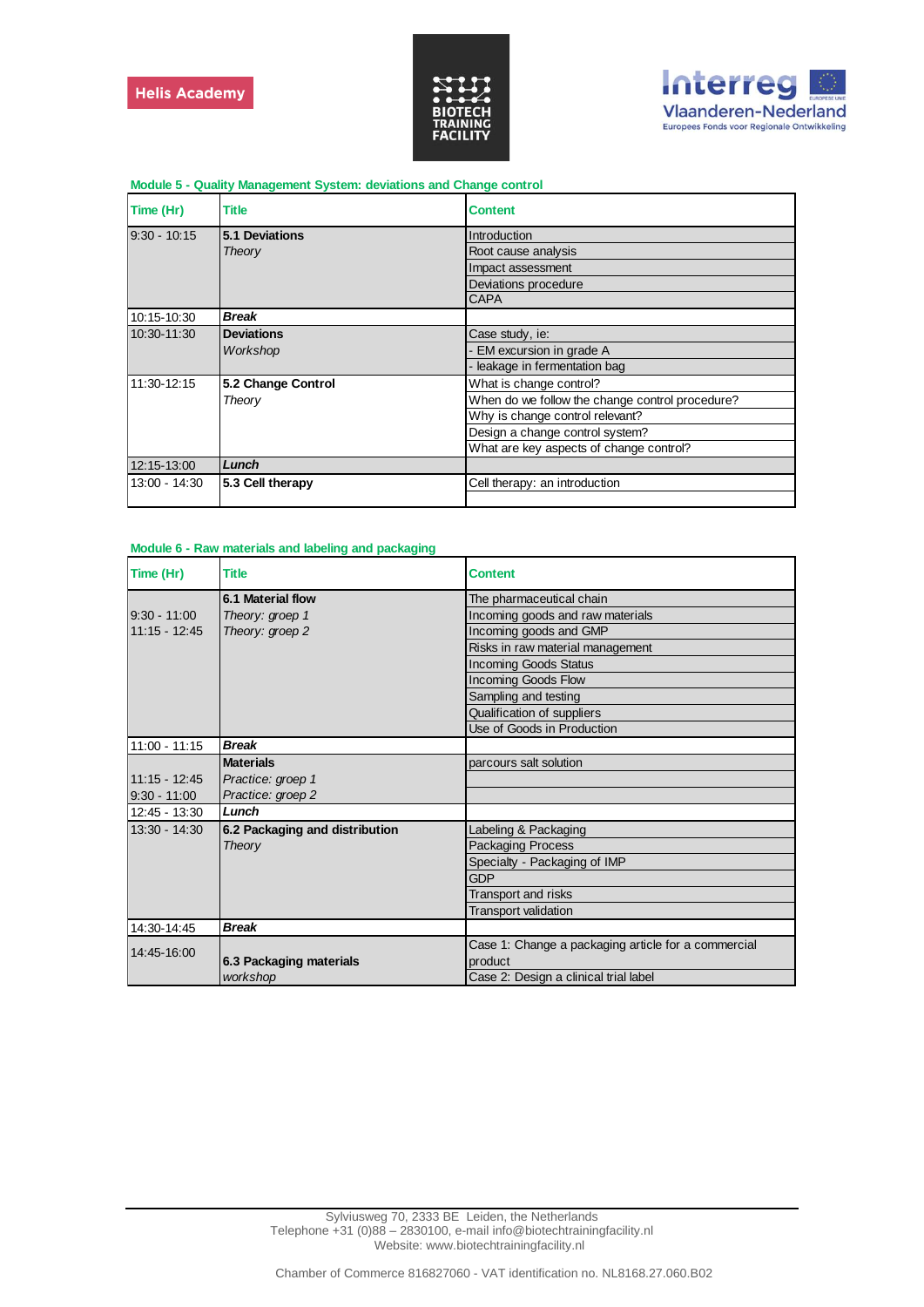



| <b>Module 7 - Validation</b> |                                       |                                                           |
|------------------------------|---------------------------------------|-----------------------------------------------------------|
| Time (Hr)                    | <b>Title</b>                          | <b>Content</b>                                            |
| 09:00-10:00                  | 7.1 Facility and equipment validation | V-model                                                   |
|                              | Theory                                | <b>URS</b>                                                |
|                              |                                       | Risk analysis (FMEA and ISPE)                             |
|                              |                                       | IQ                                                        |
|                              |                                       | OQ                                                        |
|                              |                                       | PQ                                                        |
|                              |                                       | Traceability matrix                                       |
|                              |                                       | Management of equipment                                   |
|                              |                                       | Writing a protocol                                        |
| 10:00-10:15                  | <b>Break</b>                          |                                                           |
| 10:15-11:30                  | <b>7.2 Process validation</b>         | Definitions and regulations                               |
|                              | Theory                                | Process validation: the principle                         |
|                              |                                       | General approach                                          |
|                              |                                       | Different types of proces validation                      |
|                              |                                       | Specific validation for biotech production processes      |
|                              |                                       | Clearance validations                                     |
|                              |                                       | Cleaning validations                                      |
| 11:30-12:30                  | Lunch                                 |                                                           |
| $12:30 - 14:00$              | Consultancy                           | What is it like to work as a consultant in the Biotech    |
|                              |                                       |                                                           |
| $14:00 - 14:30$              | <b>Online presentatie LUMC</b>        | What is it like to work at a 'bereidingsapotheek' of LUMC |
| $14:30 - 15:00$              | <b>Company presentation Janssen</b>   | What is it like to work at Janssen and what are the       |
|                              |                                       | joboppurtunities                                          |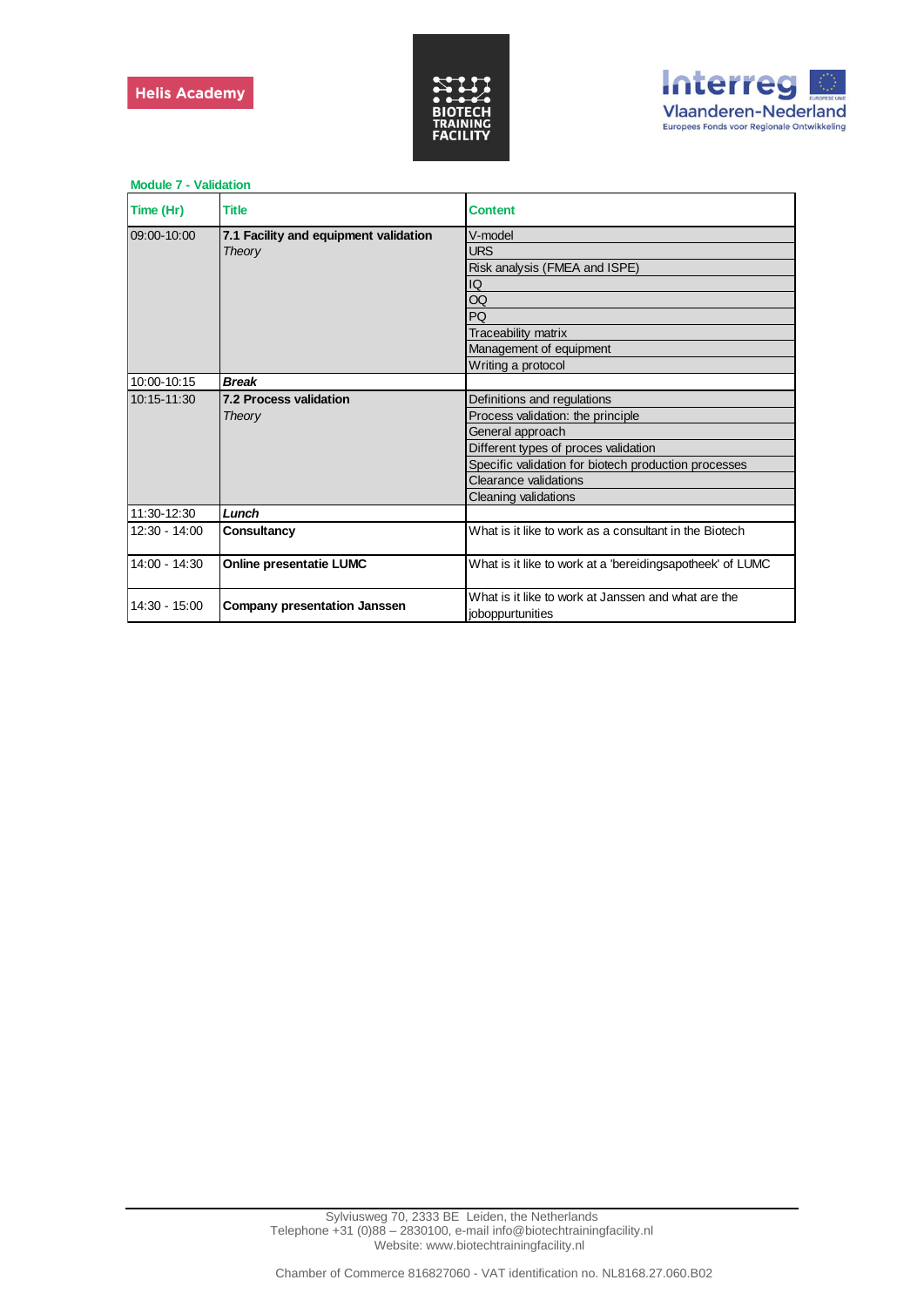



| <b>INDUCTO</b> - QUAILY CONTINU |                                            |                                                          |
|---------------------------------|--------------------------------------------|----------------------------------------------------------|
| Time (Hr)                       | <b>Title</b>                               | <b>Content</b>                                           |
| $9:30 - 10:15$                  | 8.1 Typical biotech test methods           | ie:                                                      |
|                                 | Theory                                     | Host cell DNA                                            |
|                                 |                                            | Content                                                  |
|                                 |                                            | <b>Bioburden</b>                                         |
|                                 |                                            | Viral safety testing                                     |
|                                 |                                            | SDS Page                                                 |
|                                 |                                            | <b>ELISA</b>                                             |
|                                 |                                            | <b>Total protein</b>                                     |
|                                 |                                            | TCID <sub>50</sub>                                       |
|                                 |                                            | Mycoplasma                                               |
|                                 |                                            | <b>HCP</b>                                               |
| $10:15 - 11:00$                 | 8.2 Analytical methods                     | Development                                              |
|                                 | Theory                                     | Validation                                               |
|                                 |                                            | Basics in tech transfer                                  |
| 11:00 - 11:15                   | <b>Break</b>                               |                                                          |
| 11:15-12:00                     | <b>Validation</b>                          | Case study validation                                    |
|                                 | Workshop                                   |                                                          |
| 12:00-12:45                     | Lunch                                      |                                                          |
| 12:45 - 13:30                   | 8.3 Additional testing for parenteral Drug | ie:                                                      |
|                                 | Theory                                     | Sterility                                                |
|                                 |                                            | Endotoxins                                               |
|                                 |                                            | <b>UDU</b>                                               |
|                                 |                                            | Potency                                                  |
|                                 |                                            | Purity                                                   |
|                                 |                                            | Impurities                                               |
|                                 |                                            | pH                                                       |
|                                 |                                            | Osmolality                                               |
| 13:30-14:00                     | 8.4 Out Of Specifications                  | Documentation: Specifications                            |
|                                 | Theory                                     | valid vs invalid rsults                                  |
|                                 |                                            | OOS procedure                                            |
| 14:00-14:45                     | 8.5 Stability studies                      | Stability program for cold and Room Temperature products |
|                                 | Theory                                     | Shelf life setting                                       |
|                                 |                                            |                                                          |
| 14:45-15:00                     | <b>Break</b>                               |                                                          |
| 15:00-16:30                     | <b>Basic techniques</b><br>Practice        | Pipetting practice                                       |

**Module 8 - Quality control**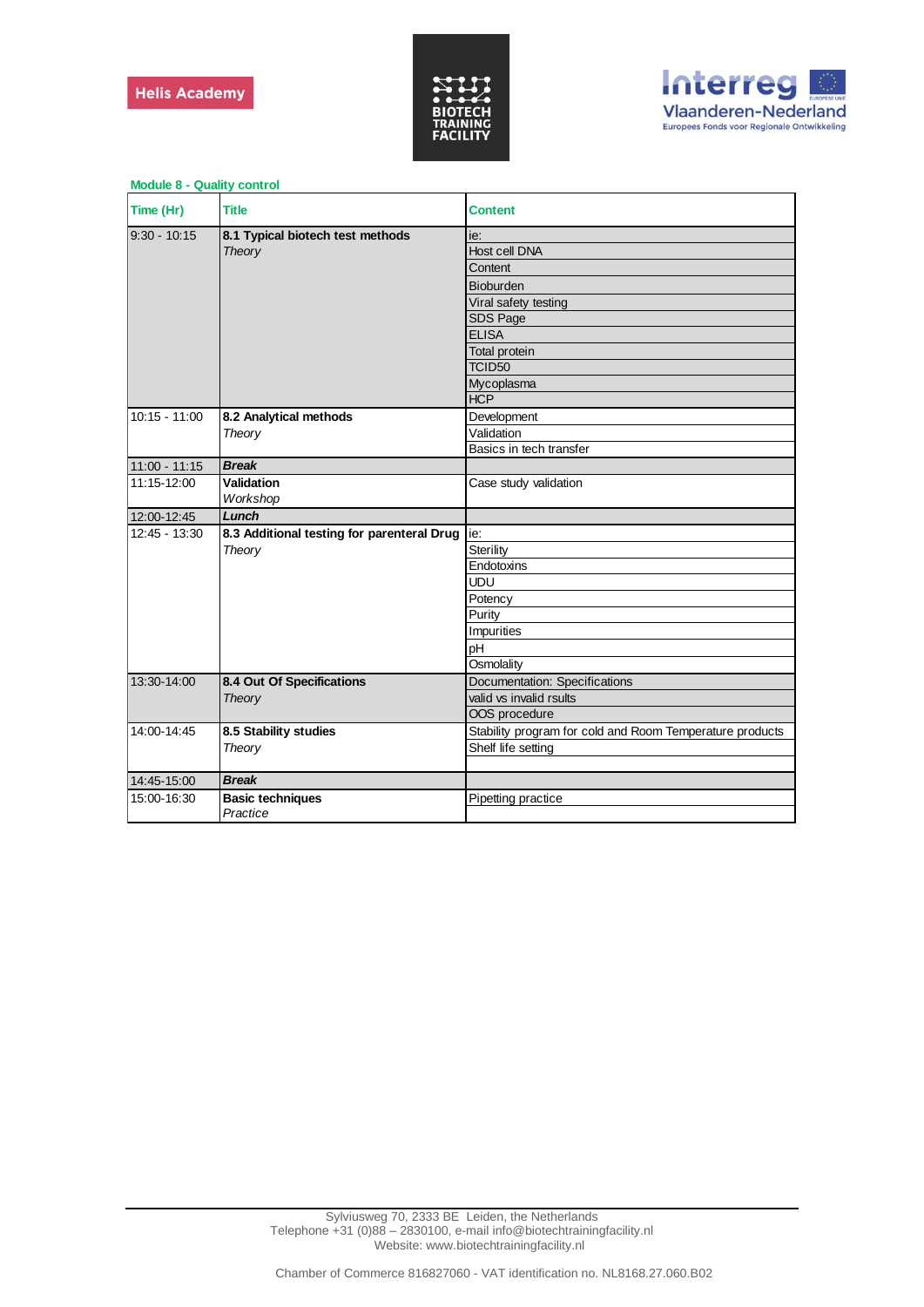



| Time (Hr)       | <b>Title</b>                            | <b>Content</b>                       |
|-----------------|-----------------------------------------|--------------------------------------|
| $9:30 - 10:15$  | 9.1 Production process/impurity profile | Production-the basics                |
|                 |                                         | USP and DSP                          |
|                 | Theory                                  | Basic process impurities             |
| $10:15 - 11:00$ | 9.2 DSP techniques                      | Clarification / Centrifugation       |
|                 | Theory                                  | Chromatography                       |
|                 |                                         | UF/DF                                |
|                 |                                         | Virus Inactivation                   |
|                 |                                         | Miscellaneous                        |
| $11:00 - 11:15$ | <b>Break</b>                            |                                      |
| $11:15 - 11:45$ | 9.3 Viral safety                        | <b>Risk Assessment</b>               |
|                 | Theory                                  | Types of viruses                     |
|                 |                                         | Viral inactivation                   |
|                 |                                         | Viral removal                        |
|                 |                                         | Viral clearance studies/validation   |
| 11:45-12:30     | 9.4 Critical aspects in production      | Development of IMP                   |
|                 | Theory                                  | Regulations and Development Products |
|                 |                                         | Bill of testing                      |
|                 |                                         | Batch production records             |
| 12:30-13:15     | Lunch                                   |                                      |
|                 | <b>DSP</b>                              | welding                              |
| $13:15 - 14:15$ | Practice: groep 1                       |                                      |
| 14:30 - 15:30   | Practice: groep 2                       |                                      |
| 14:15-14:30     | <b>Break</b>                            |                                      |
| 14:30 - 15:30   | <b>DSP</b>                              | Clarification                        |
|                 |                                         | Other parts'parcours                 |
|                 | Practice                                | TFF (UFDF)                           |

### **Module 9 - Downstream processing (DSP)**

#### **Module 10 - Aseptic production practice**

| Time (Hr)       | Title                                    | <b>Content</b>                                             |
|-----------------|------------------------------------------|------------------------------------------------------------|
| 09:30 - 10:30   | Gowning                                  | Gowning A/B                                                |
| Group $1 + 2$   | Practice                                 |                                                            |
| 10:30 - 11:30   | visual inspection and sterilisation demo | Visual inspection                                          |
| <b>Group 1</b>  | Practice                                 | Sterilisation demonstration                                |
| 10:30 - 11:30   | Water fill on an automatic filling line  | filling water                                              |
| <b>Group 2</b>  | Practice                                 | Routine interventions: refill stoppers and caps            |
|                 |                                          | Non-routine interventions: caroussel vials, filling needle |
|                 |                                          | Close fill, end EM, line clearance                         |
| $11:30 - 11:45$ | <b>Break</b>                             |                                                            |
| 11:45 13:00     | Escape room                              | Try to solve the mystery                                   |
| <b>Group 2</b>  | Practice                                 |                                                            |
| 11:45 - 13:00   | Water fill on an automatic filling line  | filling water                                              |
| <b>Group 1</b>  | Practice                                 | Routine interventions: refill stoppers and caps            |
|                 |                                          | Non-routine interventions: caroussel vials, filling needle |
|                 |                                          | Close fill, end EM, line clearance                         |
| 13:00 - 13:45   | Lunch                                    |                                                            |
| 13:45 - 15:00   | Escape room                              | Try to solve the mystery                                   |
| <b>Group 1</b>  | Practice                                 |                                                            |
| 13:45 - 15:00   | visual inspection and sterilisation demo | Visual inspection                                          |
| <b>Group 2</b>  | Practice                                 | Sterilisation demonstration                                |
| 15:00 - 15:15   | <b>Close out</b>                         |                                                            |